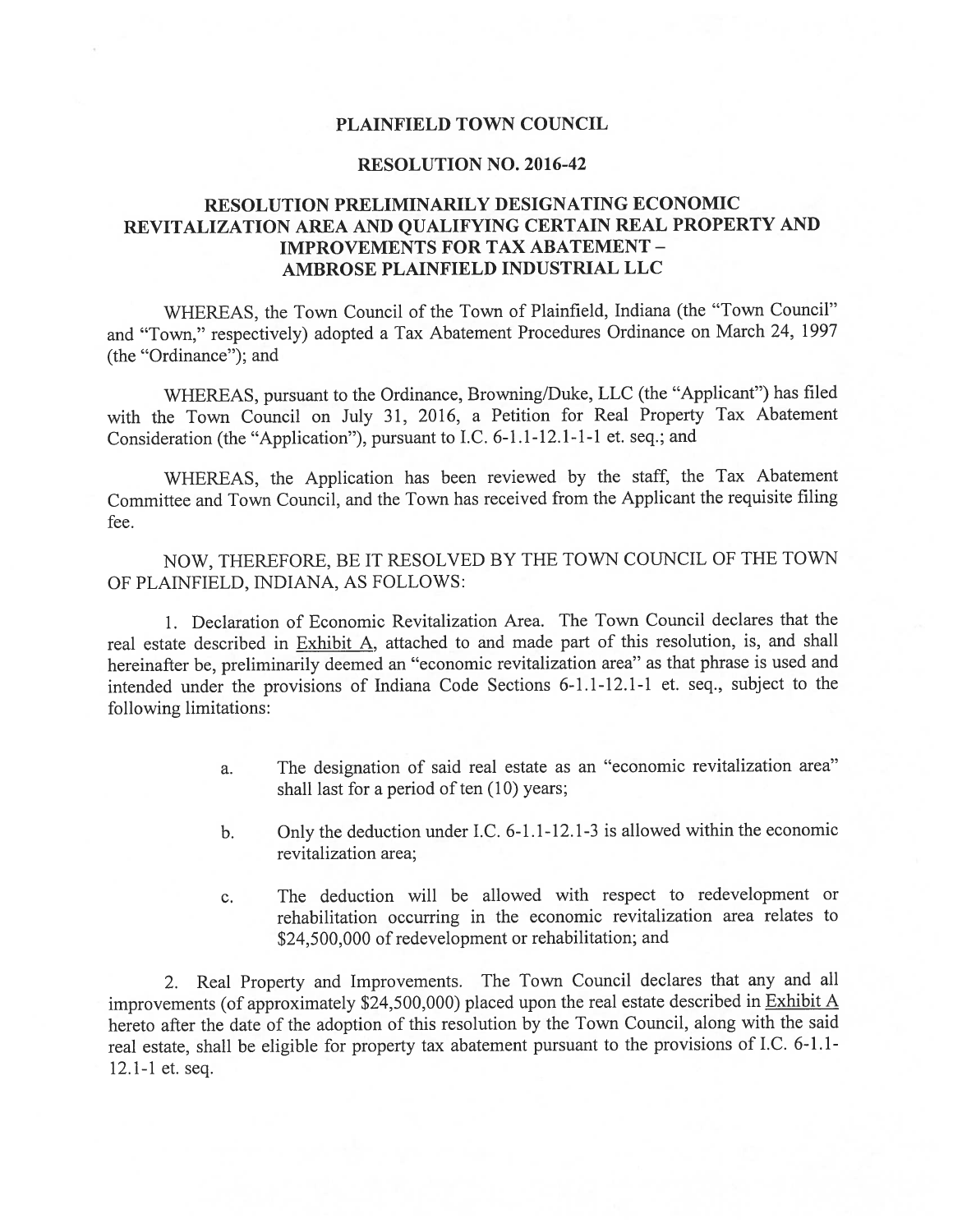3. Maps and Location of Economic Revitalization Area. Exhibit B, attached to and made part of this resolution, is a map showing the real estate declared to be an "economic revitalization area" as a result of the adoption of this resolution.

4. Compliance with Applicable Resolution and Statues. The Town Council declares that the Application complies in all respects with the Ordinance and all governing Indiana statutes, and that the Application, in all respects, is preliminarily granted and approved.

5. Findings of Fact. The Town Council states that the property is now undesirable for, or impossible of, normal development and occupancy because of a lack of development, cessation of growth, deterioration of improvements or character of occupancy, age, obsolescence, substandard buildings or other factors that have impaired value or prevent normal development of property. The Town Council hereby finds the following:

- (a) The estimate of the value of the Applicant's project described in the Application is reasonable;
- (b) The employment numbers described in the Application as a result of the Project, if any, are reasonably expected;
- (c) The salaries described in the Application related to such employment, if any, are reasonable; and
- (d) The benefits to be received from the Applicant's project shown in the Application are sufficient to justify the deduction.

6. Abatement Duration. Based upon the provisions of the Ordinance, the Town Council declares that a ten (10) year abatement duration, as requested by Applicant, meets the requirements of the Ordinance.

7. Effective Date. This resolution shall be effective immediately upon its passage, subject to the notice and hearing provisions of I.C. 6-1.1-2.1-2.5. The hearing contemplated by said statute shall be held at the time and place of the meeting of the Town Council on September 22, 2016, to wit: Plainfield Town Hall, 206 W. Main Street, Plainfield, Indiana. at 7 p.m. local time. At such meeting the Town Council shall take final action determining whether the qualifications for an economic revitalization area (as to the real estate and improvements) have been met, and shall confirm, modify and confirm, or rescind this resolution. Such determination and final action by the Council shall be binding upon all affected parties; subject to the appeal procedures contemplated by I.C. 6-1.1-12.1-1 et. seq.

8. Filing With Hendricks County Authorities. Upon the adoption of this resolution, the Clerk-Treasurer of the Town shall cause a certified copy of this resolution, including the legal description of the previously described real estate and attached map, to be filed with the Hendricks County Assessor and/or such other Hendricks County Government officials as shall be necessary to make the Applicant eligible to file for property tax abatement as to the real property and improvements contemplated by the Application.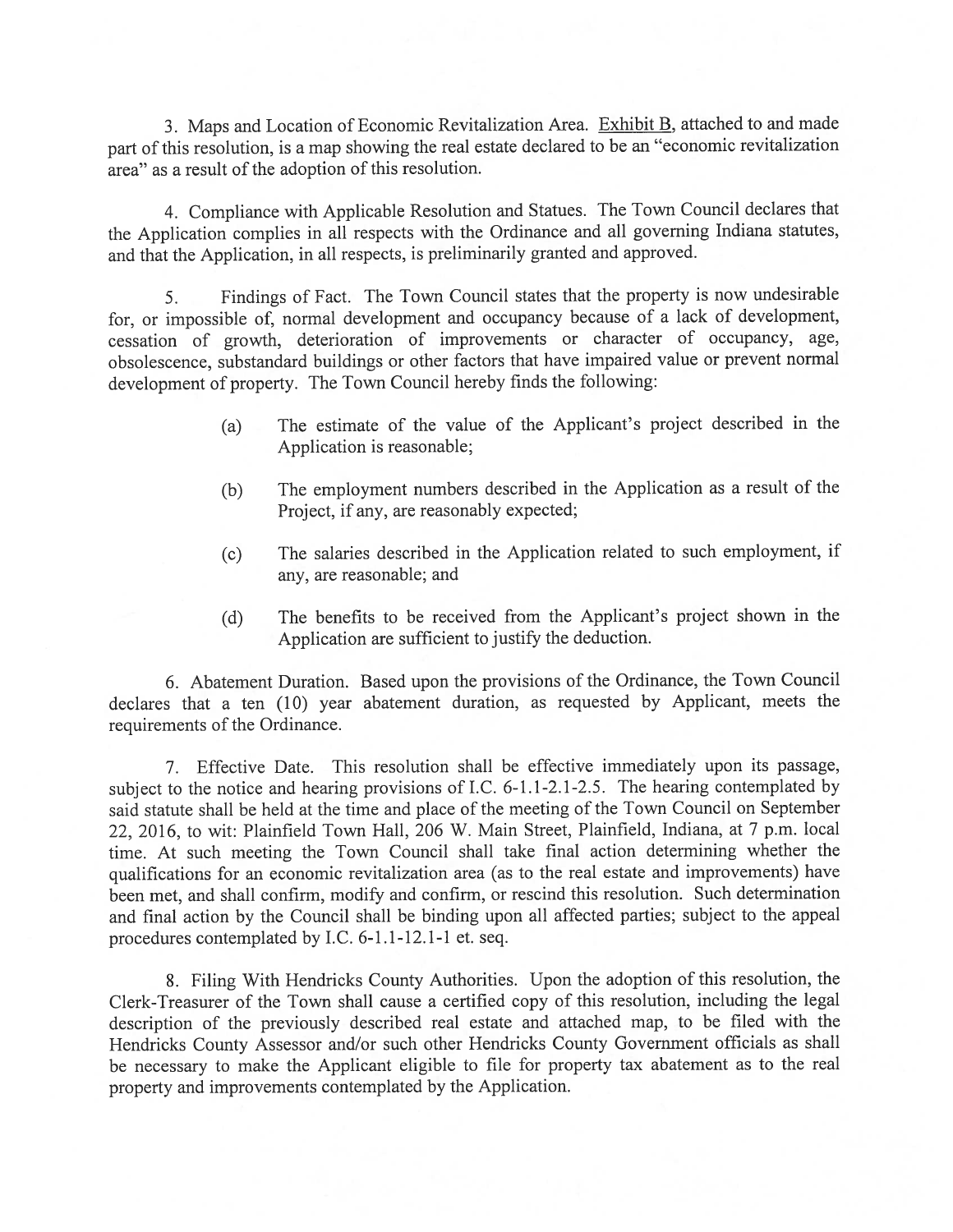Adopted by the Town Council of the Town of Plainfield, Indiana this 12 day of September, 2016.

Ban Bridg

TOWN COJNCIL, TOWN OF PLAINFIELD

HENDRICKS COUNTY, INDIANA

Robin G, Brandgard, President

Kent McPhail

 $7$ True Bill Kirchoff  $n\sigma$ 

Atted by:

Wesley R. Benhett, Clerk-Treasurer of the Town of Plainfield, Indiana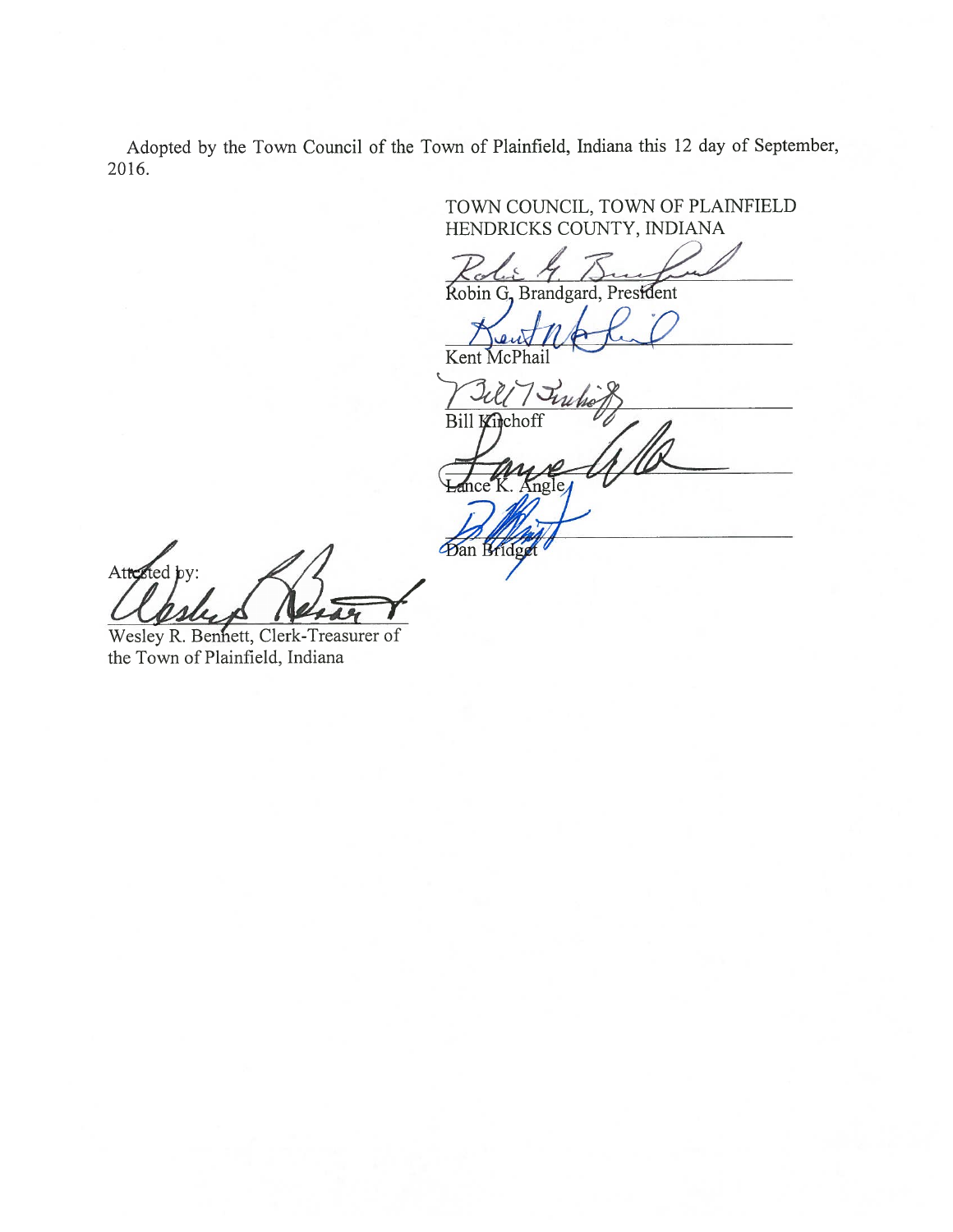EXHIBIT A [description of real estate]

# Exhibit A

Parcel Numbers with Associated Legal Descriptions:

- 32-09-20-100-001 .000-02?: PT NW 20-15-2E 76.897 AC 15/16 CAME FROM 025-120521- 1000003 &OO1 16117 COMBIN
- 2. 32-09-20-135-001.000-027: PT LOST 1, 2 & 3 OAKLAWN ADDITION 3.03 AC 15/16 ANNEX PER ORD 11-2014 FROM 012-
- 3. 32-09-20-100-033.000-027: PT NW 20-15-2E .06 AC 16/17 CAME FROM 025-120521-100032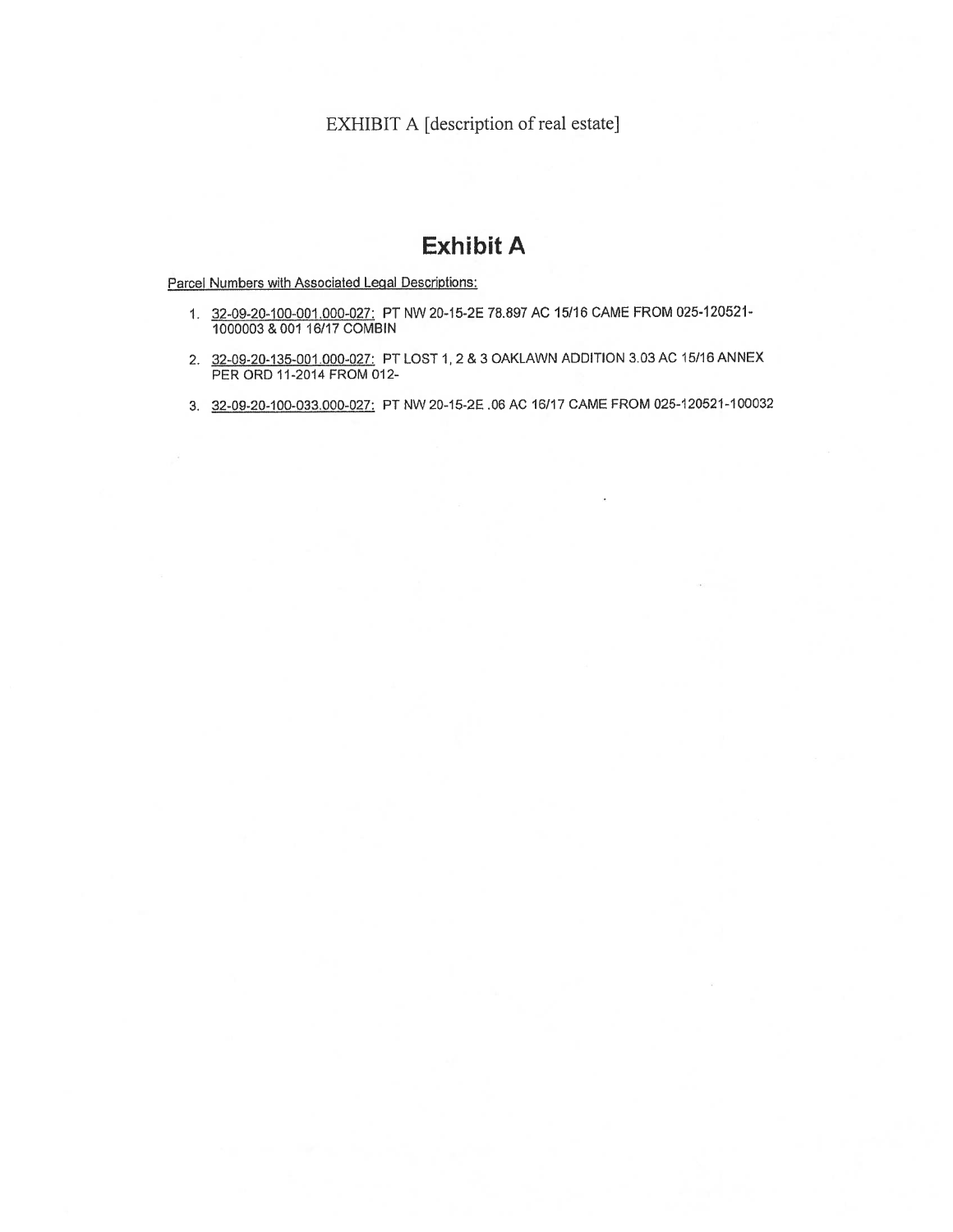# EXHIBIT B [map of real estate]



Exhibit B